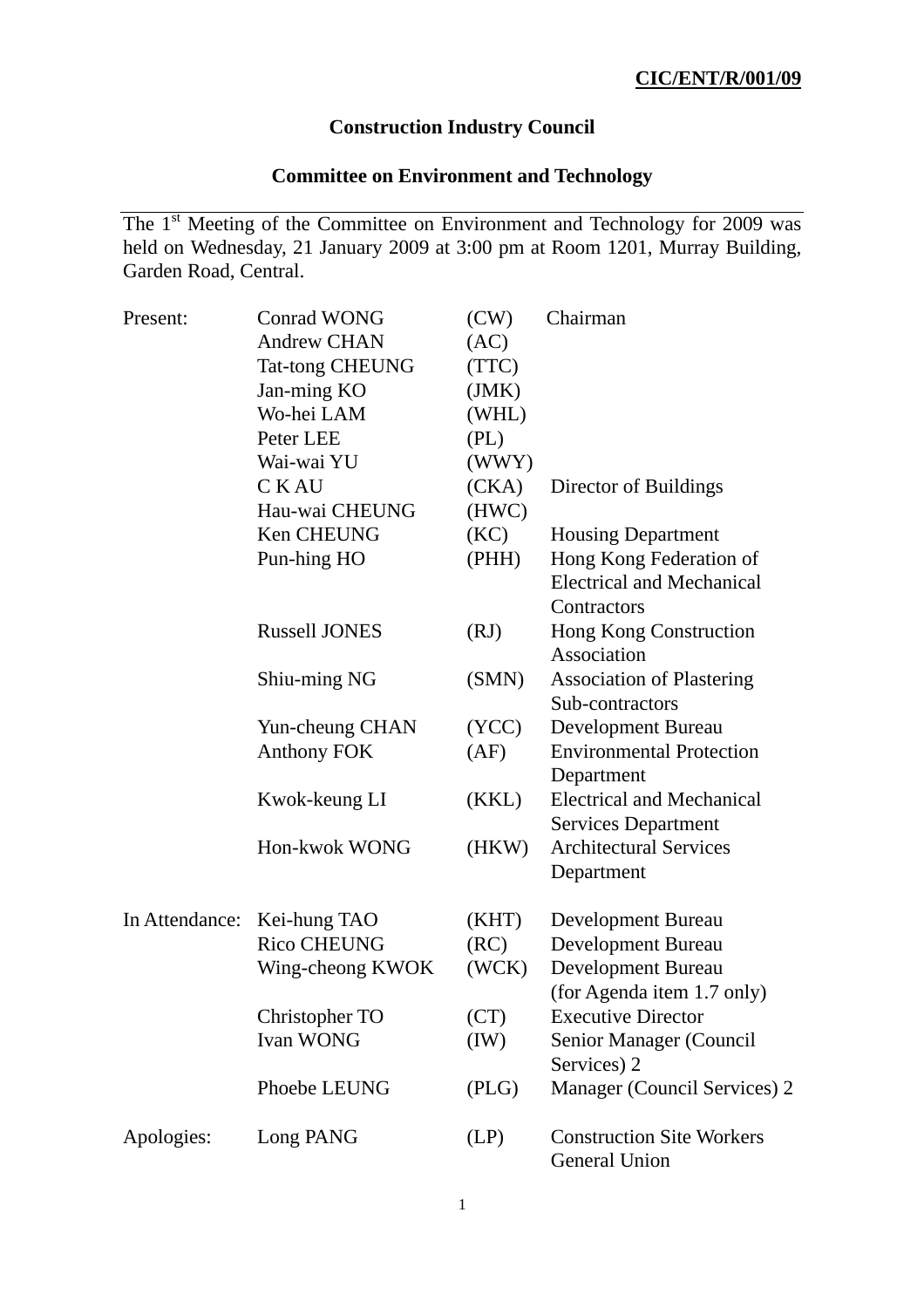## **PROGRESS REPORT**

## **Action**

# 1.1 **Confirmation of the Progress Report of the 9th Meeting for 2007-08**

Members took note of Paper CIC/ENT/R/009/08 and confirmed the progress report of the  $9<sup>th</sup>$  meeting held on Friday, 21 November 2008 at Murray Building.

## 1.2 **Matters Arising from the Previous Meeting**

1.2.1 Guidelines on selection of practical research topics

Members confirmed the Guidelines on Selection of Practical Research Projects and Procedures for Handling Research Proposals as attached at Annex A of Paper CIC/ENT/R/009/08.

1.2.2 Suggestions on practical research topics

For the research on river sand substitutes, the Secretariat had sent letters to relevant organizations and so far only one organization responded that no similar project had been conducted. As to the research on adhesion technologies and fixing methods for external wall tiles, Members decided to set up a task force to define the scope of the research and work out a suitable research brief for consideration by the Committee. The Secretariat would proceed to invite Members to participate in the task force.

**CIC Secretariat** 

1.2.3 Update on Task Force on Construction Standards for Buildings

Discussed under Agenda item 1.6.

1.2.4 Proposal for Control of Volatile Organic Compound Emissions from Adhesives and Sealants

Members noted that the Environmental Protection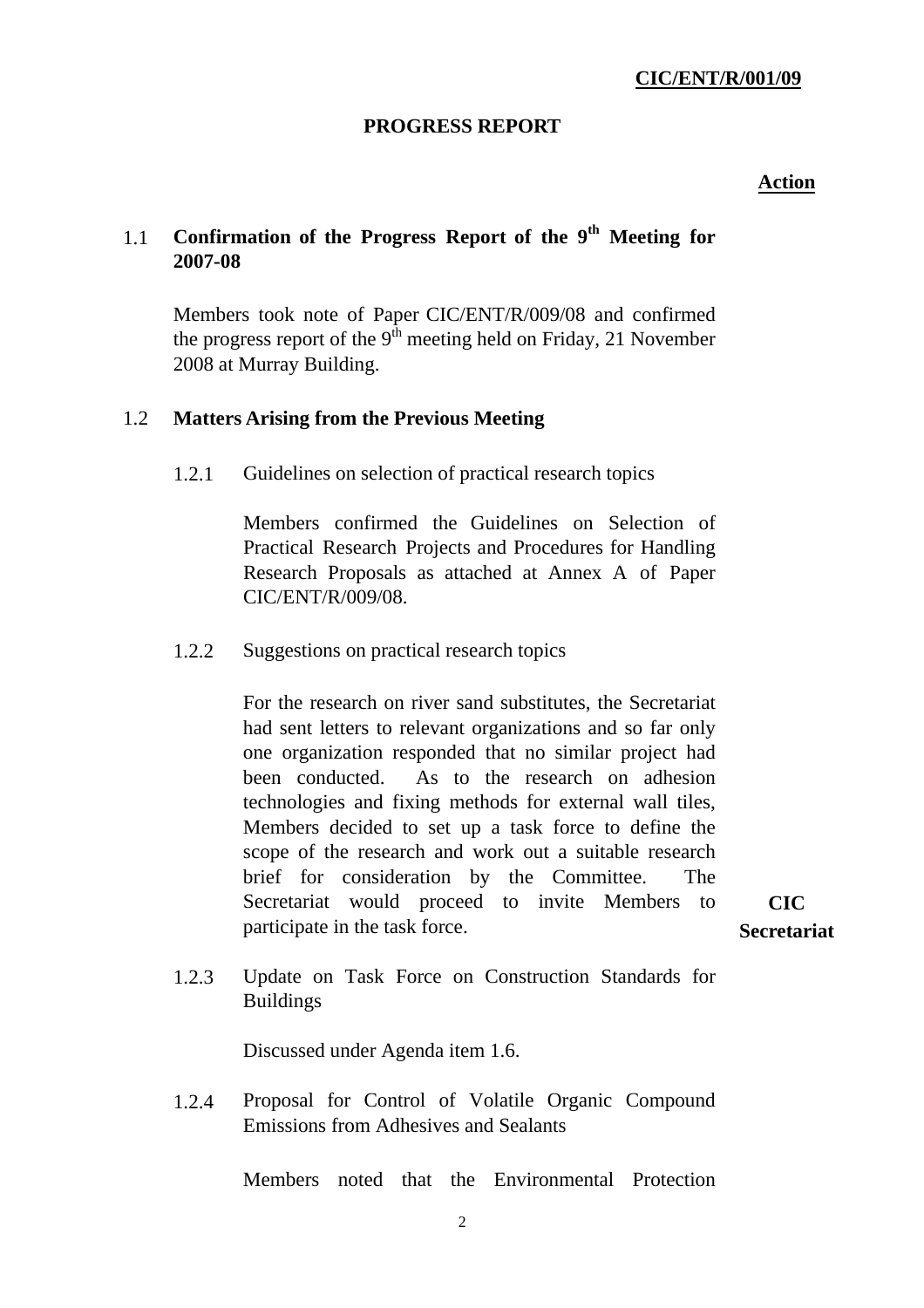#### **Action**

Department (EPD) had set up a task force with the CICTA, Hong Kong Construction Association, designers and suppliers to work with the trades to facilitate smooth transition to using compliant products. The EPD was conducting testing on common types of adhesives and sealants and found that a great proportion of the existing products being used by the industry could comply with the proposed requirements. The EPD would provide the information for reference of their task force and the Committee in due course.

## 1.3 **Formation of Hong Kong Green Building Council**

Members took note of the Paper CIC/ENT/P/001/09 and discussed the possible roles of the future Hong Kong Green Building Council in the continued development of a rating system for the assessment of the environmental performance of buildings in Hong Kong, and the associated accreditation and registration of qualified professionals.

*[KHT left the meeting at this juncture.]* 

## 1.4 **Construction-related Research Database**

Members took note of the Paper CIC/ENT/P/002/09 and received a list of construction-related research topics as set out at Annex A for internal reference.

Members deliberated on the possible use of the construction-related research database and the roles to be played by CIC in that regard. Members shared the view that CIC should consider the following objectives:

- (a) to facilitate information flow between industry stakeholders and the research community;
- (b) to encourage construction-related practical research and development; and
- (c) to enhance the practical application of research results.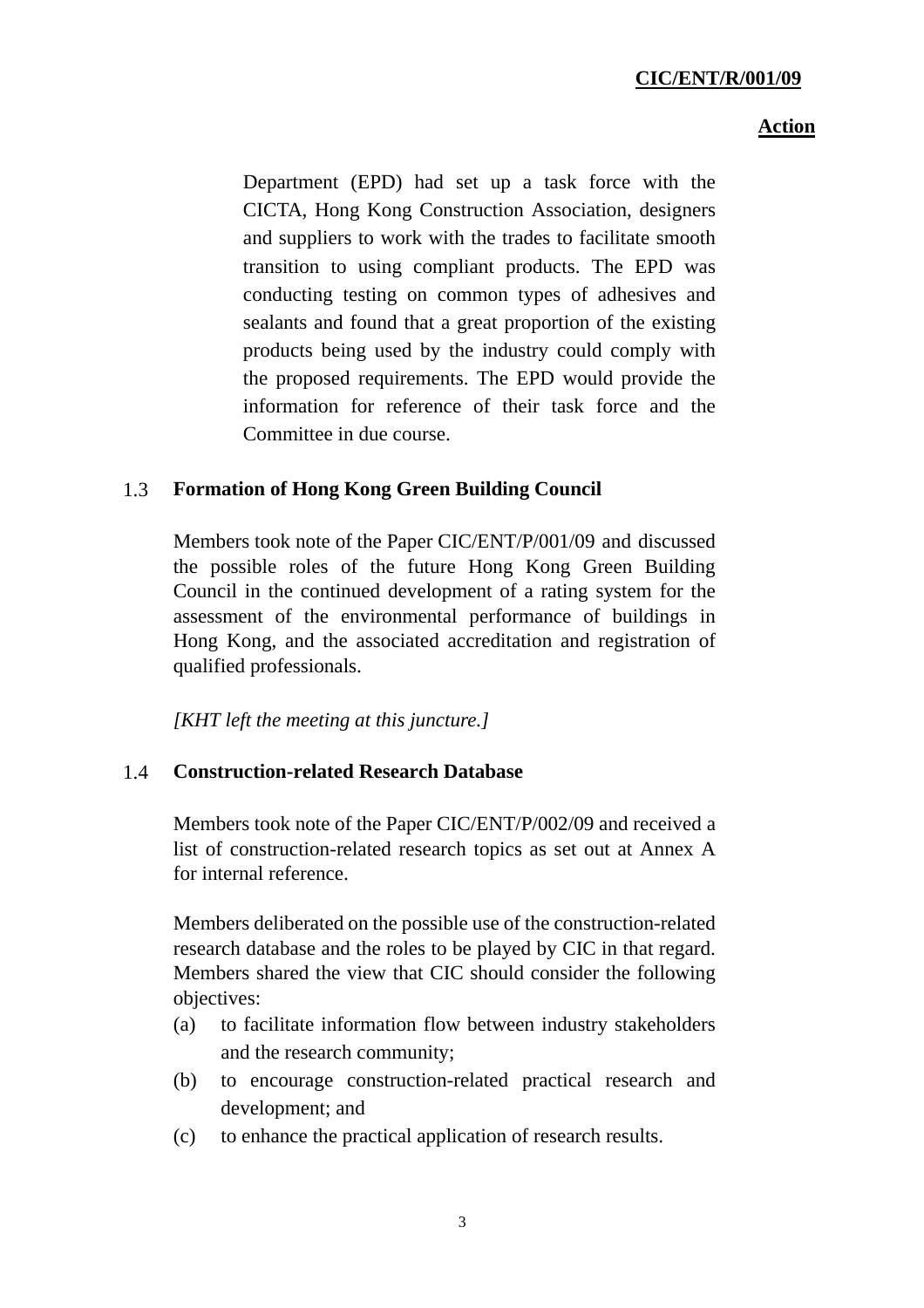### **CIC/ENT/R/001/09**

#### **Action**

Members decided to set up a task force to deliberate on and recommend the way forward for consideration by the Committee. The Secretariat was directed to summarize ideas put forth by Members to facilitate further deliberation by the task force.

**CIC Secretariat** 

**Task** 

## 1.5 **Update on Trade Task Force on the Mandatory Implementation of the Building Energy Codes**

Members took note of the Paper CIC/ENT/P/003/09.

A Member pointed out that implementation of energy audits for commercial buildings with units sold to individual owners would not be an easy task. It was acknowledged that the Trade Task Force was aware of the issue and contemplating applicable measures.

## 1.6 **Update on Task Force on Construction Standards for Buildings**

Members took note of the Paper CIC/ENT/P/004/09.

Members agreed that it would not be worthwhile for Hong Kong to set and maintain its local standards. However, migrating to other established systems after the phasing out of British Standards in March 2010 would deserve consideration. In addition, unifying construction standards and specifications adopted by different project organizations was not necessary in view of the specific requirements of individual organizations and works projects.

The task groups on architectural works and building services were advised to expedite their review. Members also reminded that any issues and problems identified by the task groups could be submitted to the Committee for further deliberation. Conclusions drawn from the studies by the task groups and the deliberations of the Committee might require further consultation with industry stakeholders in the future as necessary. **Respective Groups** 

4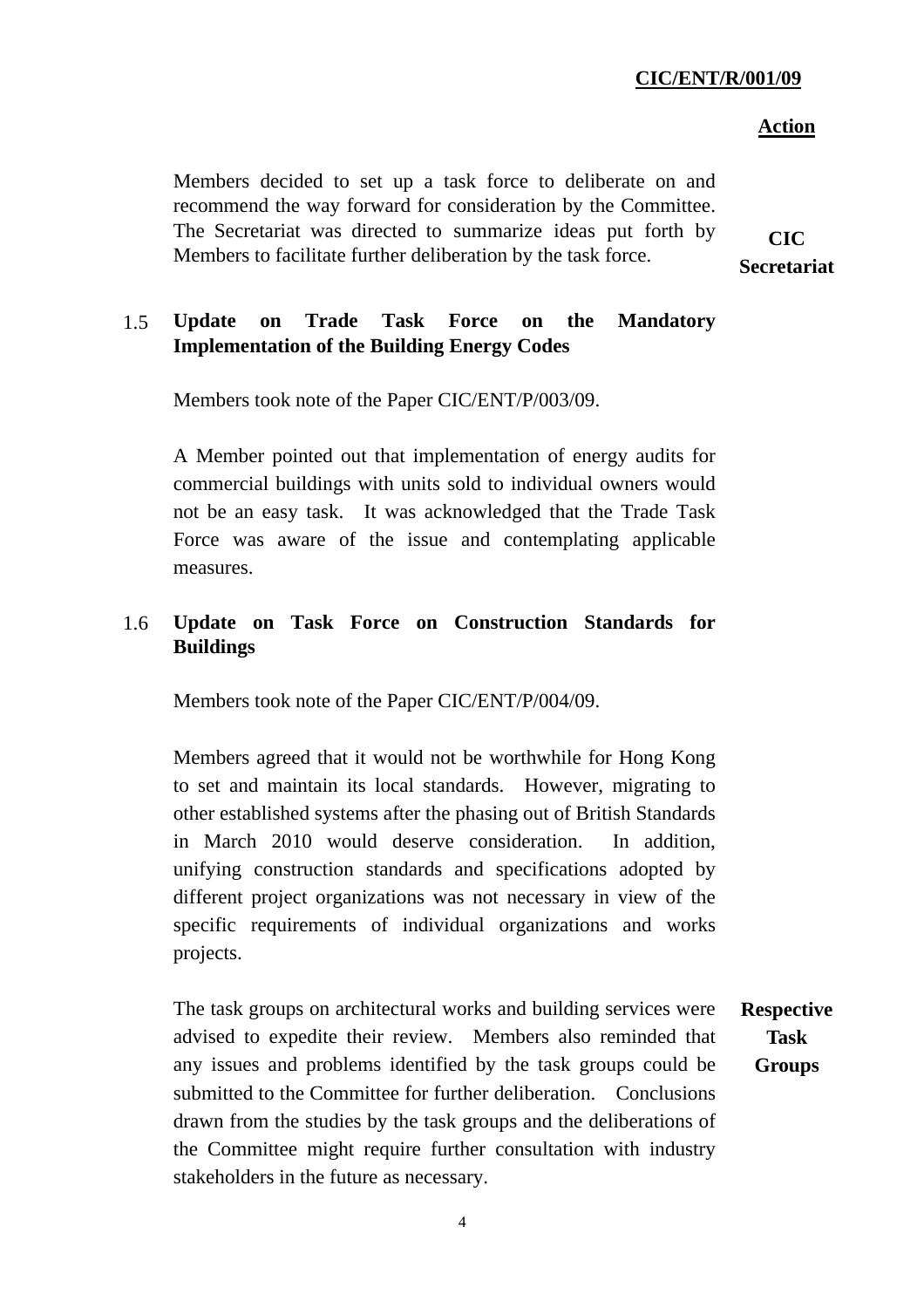#### **Action**

*[WWY left the meeting at this juncture.]* 

## 1.7 **Update on Task Force on Construction Standards for Infrastructures**

Members received the following presentations by Mr Y C Chan, the Chairman of the Task Force on Construction Standards for Infrastructures:

- (a) initial findings and recommendations of the Task Force on Construction Standards for Infrastructures; and
- (b) briefing on use of Eurocodes.

## *[JMK, TTC , KKL, PL and PHH left the meeting at this juncture.]*

Members noted that the review by the Task Force mainly focused on specifications for materials and workmanship and other pertinent aspects of construction standards. The specifications came under scrutiny included General Specifications used by government works departments, the Hong Kong Housing Authority (HA) and the MTR Corporation. The Task Force found that there were no fundamental differences among the construction specifications for infrastructures except for the specifications on piling. Nevertheless, potential areas of harmonization of the specification were highlighted for the project organizations to consider in the future.

Members also noted that the Working Group on Eurocodes under the Works Branch of the Development Bureau was studying the use of Eurocodes in Hong Kong to prepare for the phasing out of British Standards for structural design. The system of Chinese Standards was considered but not recommended for adoption for the time being considering its complexity, difference in approach from current practice, the language issue and the effort needed to track evolution of and access to the range of standards.